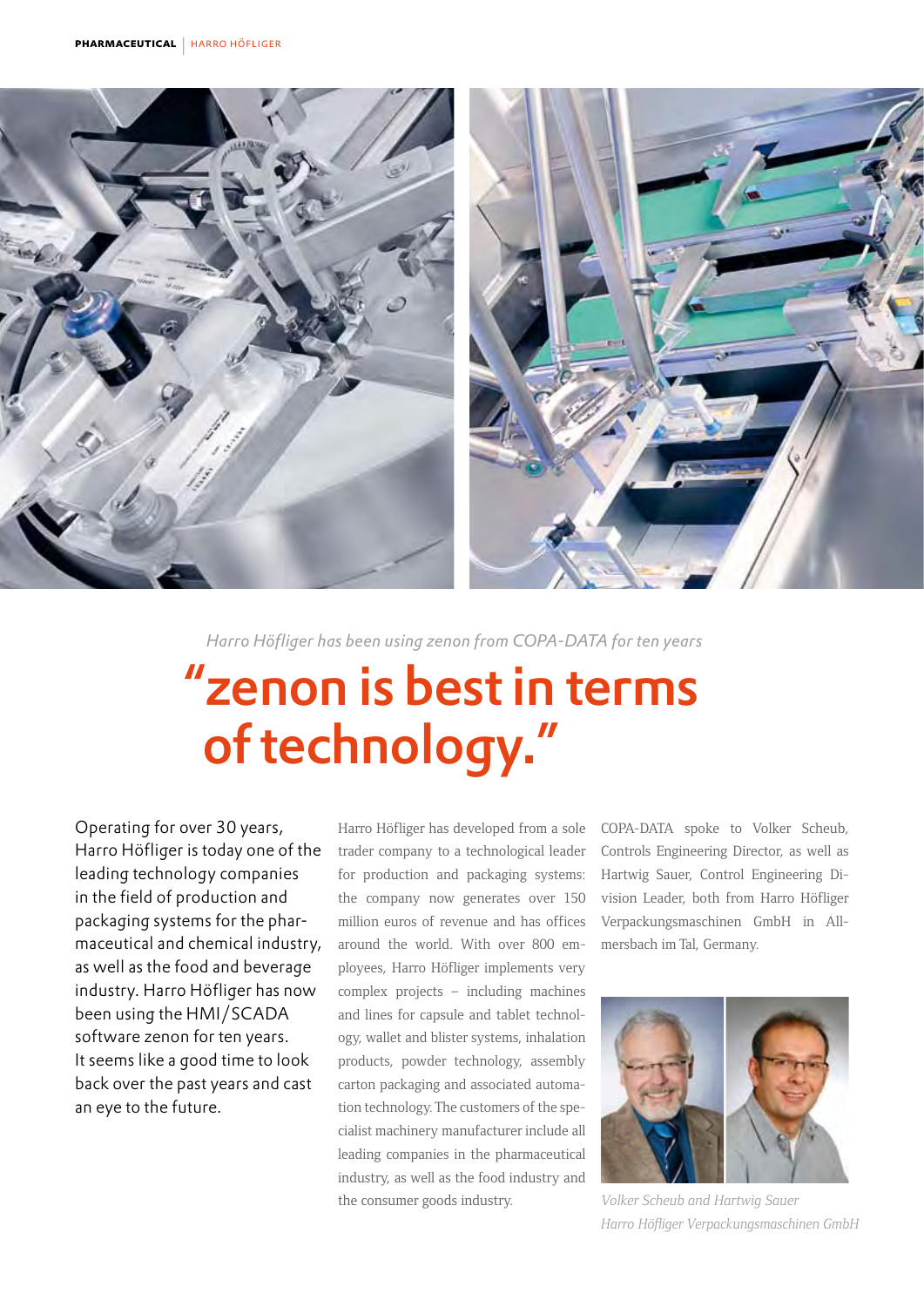| <b>STEWART</b>             |   | X hours and condu report                                                                                      |
|----------------------------|---|---------------------------------------------------------------------------------------------------------------|
| <b>Salect formal group</b> |   | <b>Auct formal</b>                                                                                            |
| <b>Essays Parameter</b>    | ≖ | ate Formal Parameter rogert                                                                                   |
| <b>Soloct futures</b>      |   |                                                                                                               |
| T.crmit_1_2013_11_27_V2    | Ξ | and Formal Parlameter roads.                                                                                  |
| Local bicical into PLC.    |   | di laimat kamiktekoy                                                                                          |
| Load format and PLC        |   | and Newell Competency                                                                                         |
| <b>Detete format</b>       |   | 1 and dissurably-toke if history arts                                                                         |
| Determinant                |   | Farmer Parameter<br><b>SINGHAM</b><br><b>Report Follows</b><br><b>Melin Perry's District Processing Child</b> |
|                            |   |                                                                                                               |

*The format administration makes it possible to edit and save any desired amount of parameter sets.*

# **You have been working together with COPA-DATA for ten years and use its zenon HMI/SCADA software throughout on all machines that you manufacture. How did the cooperation come about?**

**volker scheub:** Around ten years ago, the issue of FDA 21 CFR Part 11 increased in importance significantly. Companies and suppliers that were active in healthcare and wanted to offer their solutions in the USA had to meet certain requirements when handling electronic data and thus with their software solution. Coherent process documentation in automatically-created audit trails, user administration to manage access authorization and archiving of data must be components of a modern automation solution. Ten years ago, we were using a solution that could not meet these requirements and, therefore, we evaluated different systems and found out in detail precisely the extent of functions that each solution offered and which FDA requirements are met by which solution.

### **Why did you decide on this solution around ten years ago?**

**volker scheub:** What was decisive was the implementation of the requirements of the FDA 21 CFR Part 11 in zenon. Another decisive reason was that zenon made it possible to set parameters for a large part of the solution – lowering the required programming time for us. The background to this is that our expertise in the company is concentrated on PLC programming and we didn't want to create additional capacity for high-level languages. This made it very easy for us to switch to zenon.

**hartwig sauer:** A further important criterion for the decision was also COPA-DATA's ability to innovate and the advanced technologies that were implemented in zenon: the network functions, the client-server structure, multi-project administration – these are all functions that zenon has already offered for many years and solutions that other providers still do not offer in some cases. zenon was and still is the best technology.

## **What are now the most important technologies and parts that zenon offers?**

**hartwig sauer:** zenon is a system that meets all of our requirements. The graphical user interface design, the connection to the database in order to save process data and the possibility of comprehensive logging and documentation are important for us. zenon offers numerous functions as standard tools, but also allows you to create individual functions. However, these expansions are only a small part of our solutions. In our zenonbased solution, we integrated expansions such as format administration and batch logging for our customers in the pharmaceutical industry. Nowadays, we use the Recipegroup Manager in zenon.

**volker scheub:** In addition to the fact that COPA-DATA's zenon is a product family that is well-developed and innovative, we feel that we are always supported professionally and competently by COPA-DATA Germany and the headquarters in Austria – which is also an important factor for good cooperation.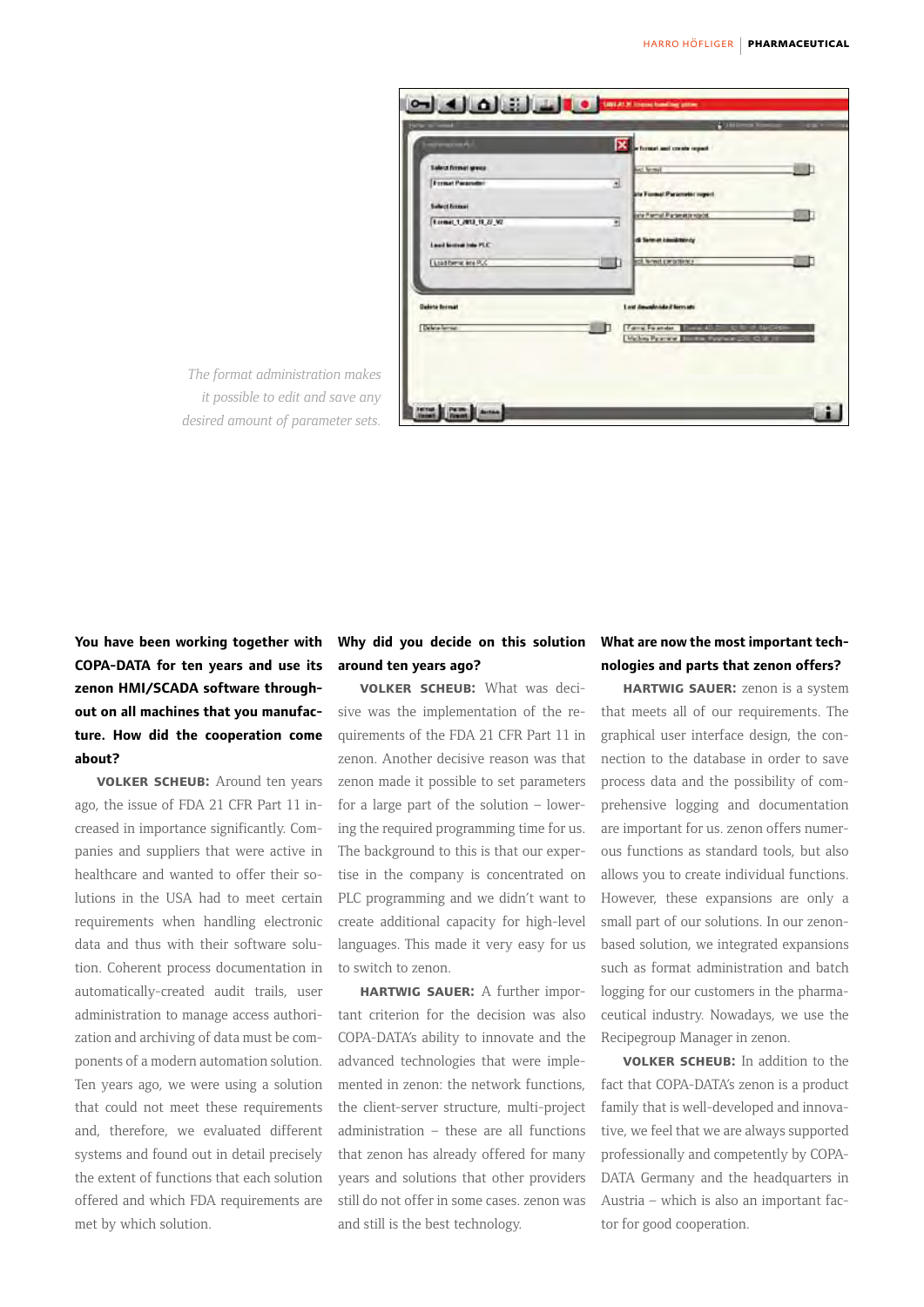

### **Why have you stayed loyal to COPA-DATA and zenon over the years?**

**hartwig sauer:** Looking back over the years, we could see that COPA-DATA consistently works with a focus on technology and customers. Platformindependence, scalability, openness and the diversity of communication were and still are important to us and COPA-DATA proves its ability to innovate again and again. The early support for Multi-Touch, for example, is evidence of this.

# **What roles do standardization and efficiency play in the implementation of customer solutions for Harro Höfliger?**

**volker scheub:** A major role. Whilst we previously had different HMI user interfaces for different machines, with the introduction of zenon we developed a uniform and standardized user interface – with a uniform operating structure, uniform controls and uniform graphics. This was an important point for us. All our 80 programmers and control technicians work on a standardized basis and are in a position to adapt the HMI quickly and efficiently at the request of a customer.

#### **What is the operating philosophy at Harro Höfliger?**

**volker scheub:** In our view, there are three significant operating philosophies. The task-orientated user interface shows the machine user their tasks – depending on what role they have in the company and what tasks they must carry out. The phase-orientated approach is orientated towards the phase of machine use in which the user is at the moment: adjusting settings on the machine, starting up the machine, ongoing production or packaging processes, idling or a test phase. We are pursuing the function-orientated or station-orientated approach. In doing so, the structuring of the information is orientated to the machine functions and processing stations, which allows us, with our various special machines, to quickly develop a clear user interface that is adapted to the individual machine.

## **What feedback do you get from your customers? What do customers value in particular with the zenon-based application?**

**volker scheub:** The user interface that we have developed together with specialists and designers, which has since only had minor changes, has proven itself in past years and now has a high degree of acceptance among our customers. We value the hierarchical design, the clear structuring and the direction of user focus to the most important things. This year, we will adapt and optimize the design of our HMI in terms of touch, design and graphics, and incorporate Multi-Touch technology, for example.

**What, in your view, are the challenges in the pharmaceutical industry now and in the future? How do you assess the market?**